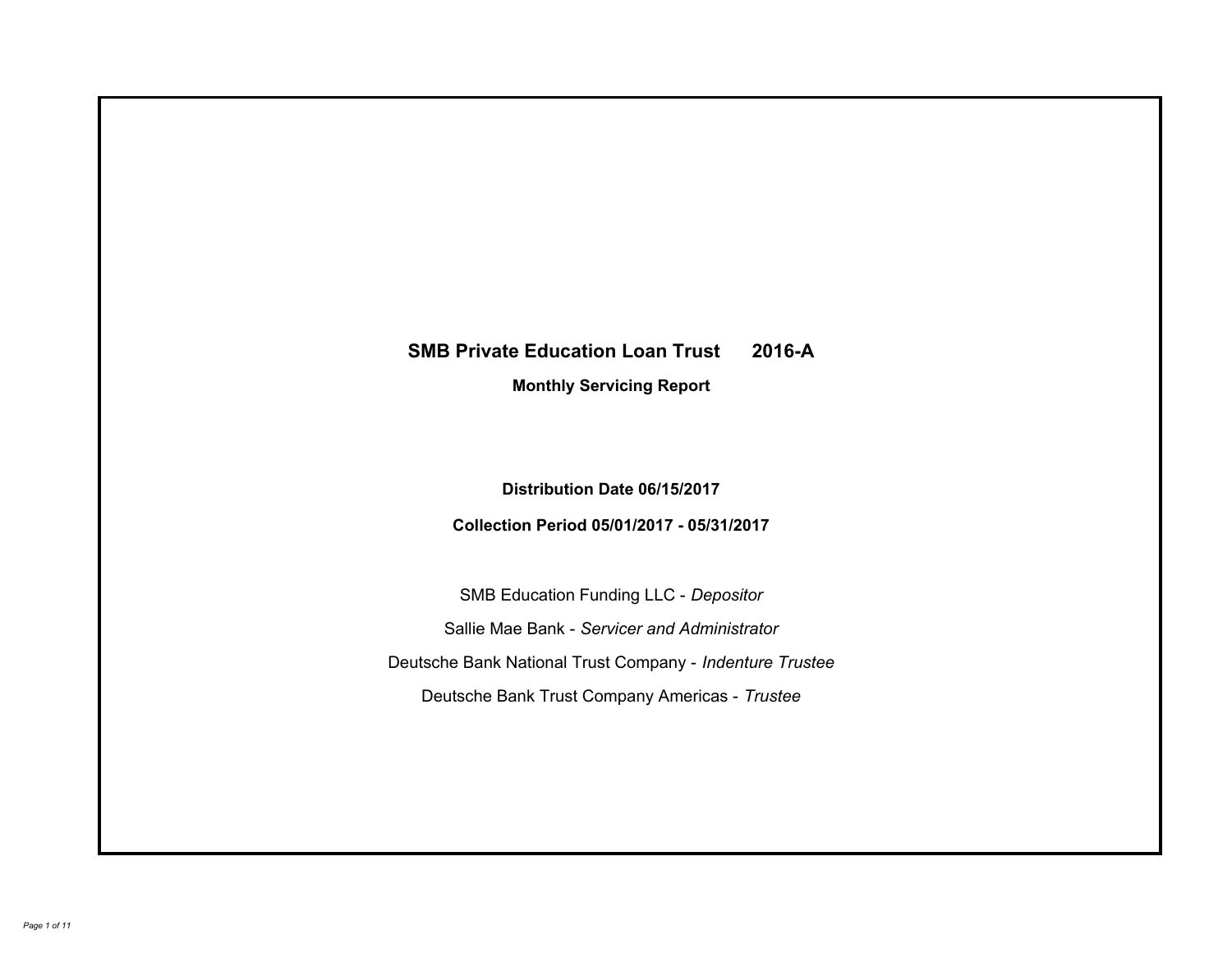| Α           | <b>Student Loan Portfolio Characteristics</b>   |                   | <b>Settlement Date</b><br>05/26/2016 | 04/30/2017            | 05/31/2017            |
|-------------|-------------------------------------------------|-------------------|--------------------------------------|-----------------------|-----------------------|
|             | <b>Principal Balance</b>                        |                   | \$585,861,635.84                     | \$541,305,348.09      | \$534,635,177.72      |
|             | Interest to be Capitalized Balance              |                   | 32,367,510.93                        | 34,533,535.03         | 35,543,367.82         |
|             | Pool Balance                                    |                   | \$618,229,146.77                     | \$575,838,883.12      | \$570,178,545.54      |
|             | Weighted Average Coupon (WAC)                   |                   |                                      |                       |                       |
|             | WAC1 (Contractual Interest Rate on the Loan)    |                   | 8.26%                                | 8.64%                 | 8.74%                 |
|             | WAC2 (Average of Applicable Interest Rate)      |                   | 8.23%                                | 8.60%                 | 8.70%                 |
|             | WAC3 (Average of Actual Interest Rate)          |                   | 8.16%                                | 8.52%                 | 8.62%                 |
|             | Weighted Average Remaining Term                 |                   | 134.18                               | 128.93                | 128.38                |
|             | Number of Loans                                 |                   | 53,959                               | 50,089                | 49,589                |
|             | Number of Borrowers<br>Pool Factor              |                   | 52,283                               | 48,183<br>0.931432764 | 47,704<br>0.922277037 |
|             | Since Issued Total Constant Prepayment Rate (1) |                   |                                      | 7.02%                 | 7.25%                 |
|             |                                                 |                   |                                      |                       |                       |
| B           | <b>Debt Securities</b>                          | <b>Cusip/Isin</b> | 05/15/2017                           |                       | 06/15/2017            |
|             | A1                                              | 78449FAA9         | \$72,433,013.64                      |                       | \$64,829,720.56       |
|             | A <sub>2</sub> A                                | 78449FAB7         | \$218,000,000.00                     |                       | \$218,000,000.00      |
|             | A2B                                             | 78449FAC5         | \$134,000,000.00                     |                       | \$134,000,000.00      |
|             | B                                               | 78449FAD3         | \$50,000,000.00                      |                       | \$50,000,000.00       |
|             |                                                 |                   |                                      |                       |                       |
| $\mathbf C$ | <b>Certificates</b>                             | <b>Cusip/Isin</b> | 05/15/2017                           |                       | 06/15/2017            |
|             | Residual                                        | 78449F101         | \$100,000.00                         |                       | \$100,000.00          |
|             |                                                 |                   |                                      |                       |                       |
| D           | <b>Account Balances</b>                         |                   | 05/15/2017                           |                       | 06/15/2017            |
|             | Reserve Account Balance                         |                   | \$1,557,854.00                       |                       | \$1,557,854.00        |
|             |                                                 |                   |                                      |                       |                       |
| E           | <b>Asset / Liability</b>                        |                   | 05/15/2017                           |                       | 06/15/2017            |
|             | Overcollateralization Percentage                |                   | 17.61%                               |                       | 18.13%                |
|             | Specified Overcollateralization Amount          |                   | \$172,751,664.94                     |                       | \$171,053,563.66      |
|             | <b>Actual Overcollateralization Amount</b>      |                   | \$101,405,869.48                     |                       | \$103,348,824.98      |

(1) For additional information, see 'Since Issued CPR Methodology' found on page 11 of this report.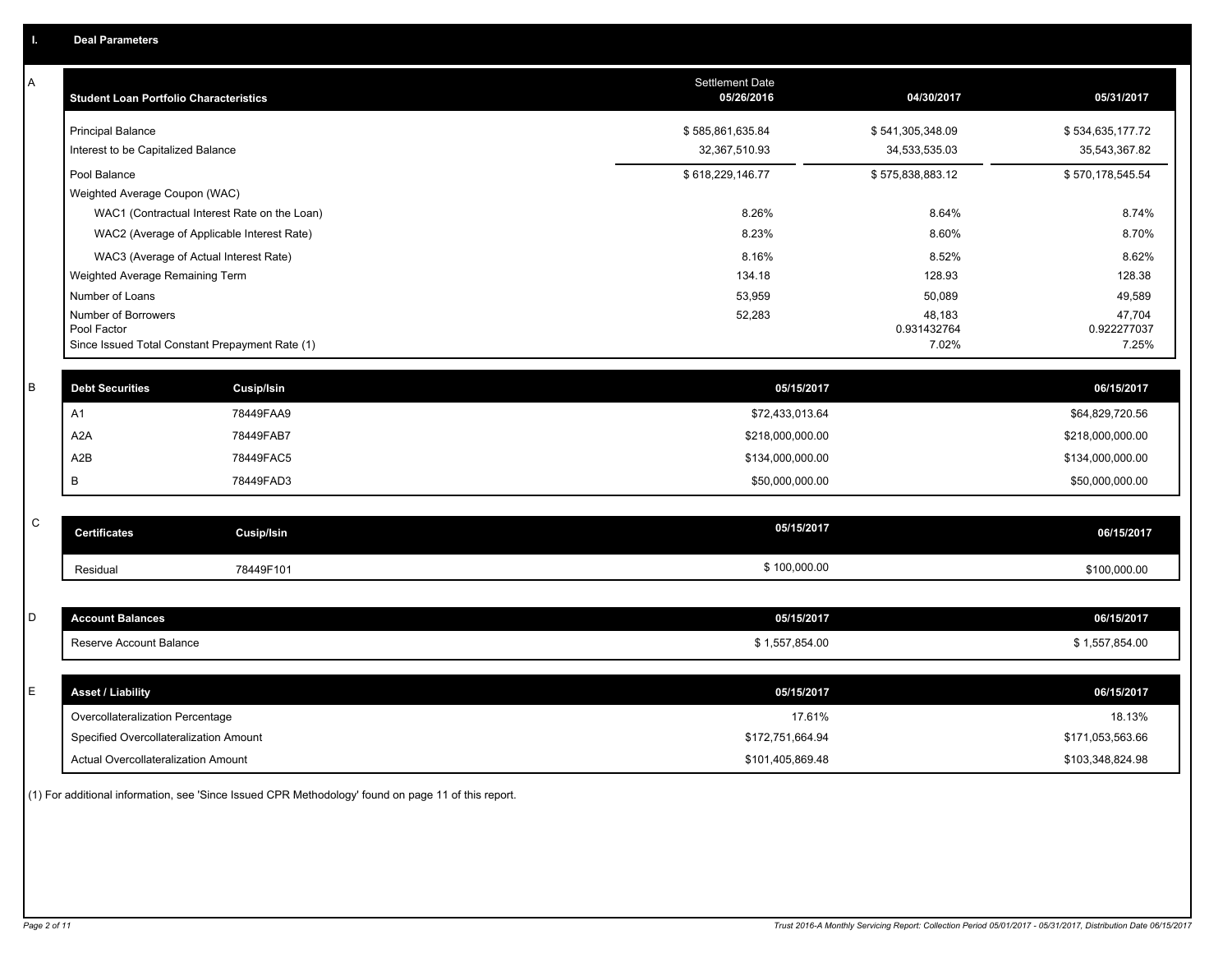## **II. 2016-A Trust Activity 05/01/2017 through 05/31/2017**

| <b>Borrower Principal</b><br>6,702,495.83<br>0.00<br>Consolidation Activity Principal (1)<br>0.00<br>Seller Principal Reimbursement<br>0.00<br>Servicer Principal Reimbursement<br>0.00<br>Delinquent Principal Purchases by Servicer<br><b>Other Principal Deposits</b><br>0.00<br>\$6,702,495.83<br><b>Total Principal Receipts</b><br>В<br><b>Student Loan Interest Receipts</b><br>2,196,124.33<br>Borrower Interest<br>Consolidation Activity Interest (1)<br>0.00<br>Seller Interest Reimbursement<br>(150.65)<br>0.00<br>Servicer Interest Reimbursement<br>0.00<br>Delinquent Interest Purchases by Servicer<br>0.00<br><b>Other Interest Deposits</b><br>\$2,195,973.68<br><b>Total Interest Receipts</b><br>C<br><b>Recoveries on Realized Losses</b><br>\$102,505.59<br>D<br><b>Investment Income</b><br>\$5,355.69<br>Е<br><b>Funds Borrowed from Next Collection Period</b><br>\$0.00<br>F<br>\$0.00<br><b>Funds Repaid from Prior Collection Period</b><br>G<br>\$0.00<br>Loan Sale or Purchase Proceeds<br>\$0.00<br>H<br>Initial Deposits to Distribution Account<br><b>Excess Transferred from Other Accounts</b><br>\$0.00<br>ı<br>\$0.00<br><b>Borrower Benefit Reimbursements</b><br>J<br>κ<br><b>Other Deposits</b><br>\$0.00<br><b>Other Fees Collected</b><br>\$0.00<br>L<br>М<br><b>AVAILABLE FUNDS</b><br>\$9,006,330.79<br>N<br>Non-Cash Principal Activity During Collection Period<br>\$32,325.46<br>Aggregate Purchased Amounts by the Depositor, Servicer or Seller<br>O<br>\$0.00<br>P<br>\$0.00<br>Aggregate Loan Substitutions | Α | <b>Student Loan Principal Receipts</b> |  |
|-----------------------------------------------------------------------------------------------------------------------------------------------------------------------------------------------------------------------------------------------------------------------------------------------------------------------------------------------------------------------------------------------------------------------------------------------------------------------------------------------------------------------------------------------------------------------------------------------------------------------------------------------------------------------------------------------------------------------------------------------------------------------------------------------------------------------------------------------------------------------------------------------------------------------------------------------------------------------------------------------------------------------------------------------------------------------------------------------------------------------------------------------------------------------------------------------------------------------------------------------------------------------------------------------------------------------------------------------------------------------------------------------------------------------------------------------------------------------------------------------------------------------------------------------------------------|---|----------------------------------------|--|
|                                                                                                                                                                                                                                                                                                                                                                                                                                                                                                                                                                                                                                                                                                                                                                                                                                                                                                                                                                                                                                                                                                                                                                                                                                                                                                                                                                                                                                                                                                                                                                 |   |                                        |  |
|                                                                                                                                                                                                                                                                                                                                                                                                                                                                                                                                                                                                                                                                                                                                                                                                                                                                                                                                                                                                                                                                                                                                                                                                                                                                                                                                                                                                                                                                                                                                                                 |   |                                        |  |
|                                                                                                                                                                                                                                                                                                                                                                                                                                                                                                                                                                                                                                                                                                                                                                                                                                                                                                                                                                                                                                                                                                                                                                                                                                                                                                                                                                                                                                                                                                                                                                 |   |                                        |  |
|                                                                                                                                                                                                                                                                                                                                                                                                                                                                                                                                                                                                                                                                                                                                                                                                                                                                                                                                                                                                                                                                                                                                                                                                                                                                                                                                                                                                                                                                                                                                                                 |   |                                        |  |
|                                                                                                                                                                                                                                                                                                                                                                                                                                                                                                                                                                                                                                                                                                                                                                                                                                                                                                                                                                                                                                                                                                                                                                                                                                                                                                                                                                                                                                                                                                                                                                 |   |                                        |  |
|                                                                                                                                                                                                                                                                                                                                                                                                                                                                                                                                                                                                                                                                                                                                                                                                                                                                                                                                                                                                                                                                                                                                                                                                                                                                                                                                                                                                                                                                                                                                                                 |   |                                        |  |
|                                                                                                                                                                                                                                                                                                                                                                                                                                                                                                                                                                                                                                                                                                                                                                                                                                                                                                                                                                                                                                                                                                                                                                                                                                                                                                                                                                                                                                                                                                                                                                 |   |                                        |  |
|                                                                                                                                                                                                                                                                                                                                                                                                                                                                                                                                                                                                                                                                                                                                                                                                                                                                                                                                                                                                                                                                                                                                                                                                                                                                                                                                                                                                                                                                                                                                                                 |   |                                        |  |
|                                                                                                                                                                                                                                                                                                                                                                                                                                                                                                                                                                                                                                                                                                                                                                                                                                                                                                                                                                                                                                                                                                                                                                                                                                                                                                                                                                                                                                                                                                                                                                 |   |                                        |  |
|                                                                                                                                                                                                                                                                                                                                                                                                                                                                                                                                                                                                                                                                                                                                                                                                                                                                                                                                                                                                                                                                                                                                                                                                                                                                                                                                                                                                                                                                                                                                                                 |   |                                        |  |
|                                                                                                                                                                                                                                                                                                                                                                                                                                                                                                                                                                                                                                                                                                                                                                                                                                                                                                                                                                                                                                                                                                                                                                                                                                                                                                                                                                                                                                                                                                                                                                 |   |                                        |  |
|                                                                                                                                                                                                                                                                                                                                                                                                                                                                                                                                                                                                                                                                                                                                                                                                                                                                                                                                                                                                                                                                                                                                                                                                                                                                                                                                                                                                                                                                                                                                                                 |   |                                        |  |
|                                                                                                                                                                                                                                                                                                                                                                                                                                                                                                                                                                                                                                                                                                                                                                                                                                                                                                                                                                                                                                                                                                                                                                                                                                                                                                                                                                                                                                                                                                                                                                 |   |                                        |  |
|                                                                                                                                                                                                                                                                                                                                                                                                                                                                                                                                                                                                                                                                                                                                                                                                                                                                                                                                                                                                                                                                                                                                                                                                                                                                                                                                                                                                                                                                                                                                                                 |   |                                        |  |
|                                                                                                                                                                                                                                                                                                                                                                                                                                                                                                                                                                                                                                                                                                                                                                                                                                                                                                                                                                                                                                                                                                                                                                                                                                                                                                                                                                                                                                                                                                                                                                 |   |                                        |  |
|                                                                                                                                                                                                                                                                                                                                                                                                                                                                                                                                                                                                                                                                                                                                                                                                                                                                                                                                                                                                                                                                                                                                                                                                                                                                                                                                                                                                                                                                                                                                                                 |   |                                        |  |
|                                                                                                                                                                                                                                                                                                                                                                                                                                                                                                                                                                                                                                                                                                                                                                                                                                                                                                                                                                                                                                                                                                                                                                                                                                                                                                                                                                                                                                                                                                                                                                 |   |                                        |  |
|                                                                                                                                                                                                                                                                                                                                                                                                                                                                                                                                                                                                                                                                                                                                                                                                                                                                                                                                                                                                                                                                                                                                                                                                                                                                                                                                                                                                                                                                                                                                                                 |   |                                        |  |
|                                                                                                                                                                                                                                                                                                                                                                                                                                                                                                                                                                                                                                                                                                                                                                                                                                                                                                                                                                                                                                                                                                                                                                                                                                                                                                                                                                                                                                                                                                                                                                 |   |                                        |  |
|                                                                                                                                                                                                                                                                                                                                                                                                                                                                                                                                                                                                                                                                                                                                                                                                                                                                                                                                                                                                                                                                                                                                                                                                                                                                                                                                                                                                                                                                                                                                                                 |   |                                        |  |
|                                                                                                                                                                                                                                                                                                                                                                                                                                                                                                                                                                                                                                                                                                                                                                                                                                                                                                                                                                                                                                                                                                                                                                                                                                                                                                                                                                                                                                                                                                                                                                 |   |                                        |  |
|                                                                                                                                                                                                                                                                                                                                                                                                                                                                                                                                                                                                                                                                                                                                                                                                                                                                                                                                                                                                                                                                                                                                                                                                                                                                                                                                                                                                                                                                                                                                                                 |   |                                        |  |
|                                                                                                                                                                                                                                                                                                                                                                                                                                                                                                                                                                                                                                                                                                                                                                                                                                                                                                                                                                                                                                                                                                                                                                                                                                                                                                                                                                                                                                                                                                                                                                 |   |                                        |  |
|                                                                                                                                                                                                                                                                                                                                                                                                                                                                                                                                                                                                                                                                                                                                                                                                                                                                                                                                                                                                                                                                                                                                                                                                                                                                                                                                                                                                                                                                                                                                                                 |   |                                        |  |
|                                                                                                                                                                                                                                                                                                                                                                                                                                                                                                                                                                                                                                                                                                                                                                                                                                                                                                                                                                                                                                                                                                                                                                                                                                                                                                                                                                                                                                                                                                                                                                 |   |                                        |  |
|                                                                                                                                                                                                                                                                                                                                                                                                                                                                                                                                                                                                                                                                                                                                                                                                                                                                                                                                                                                                                                                                                                                                                                                                                                                                                                                                                                                                                                                                                                                                                                 |   |                                        |  |
|                                                                                                                                                                                                                                                                                                                                                                                                                                                                                                                                                                                                                                                                                                                                                                                                                                                                                                                                                                                                                                                                                                                                                                                                                                                                                                                                                                                                                                                                                                                                                                 |   |                                        |  |
|                                                                                                                                                                                                                                                                                                                                                                                                                                                                                                                                                                                                                                                                                                                                                                                                                                                                                                                                                                                                                                                                                                                                                                                                                                                                                                                                                                                                                                                                                                                                                                 |   |                                        |  |
|                                                                                                                                                                                                                                                                                                                                                                                                                                                                                                                                                                                                                                                                                                                                                                                                                                                                                                                                                                                                                                                                                                                                                                                                                                                                                                                                                                                                                                                                                                                                                                 |   |                                        |  |

(1) 'Consolidation Activity Principal' and 'Consolidation Activity Interest' refer to principal and interest received on trust loans consolidated by Sallie Mae Bank.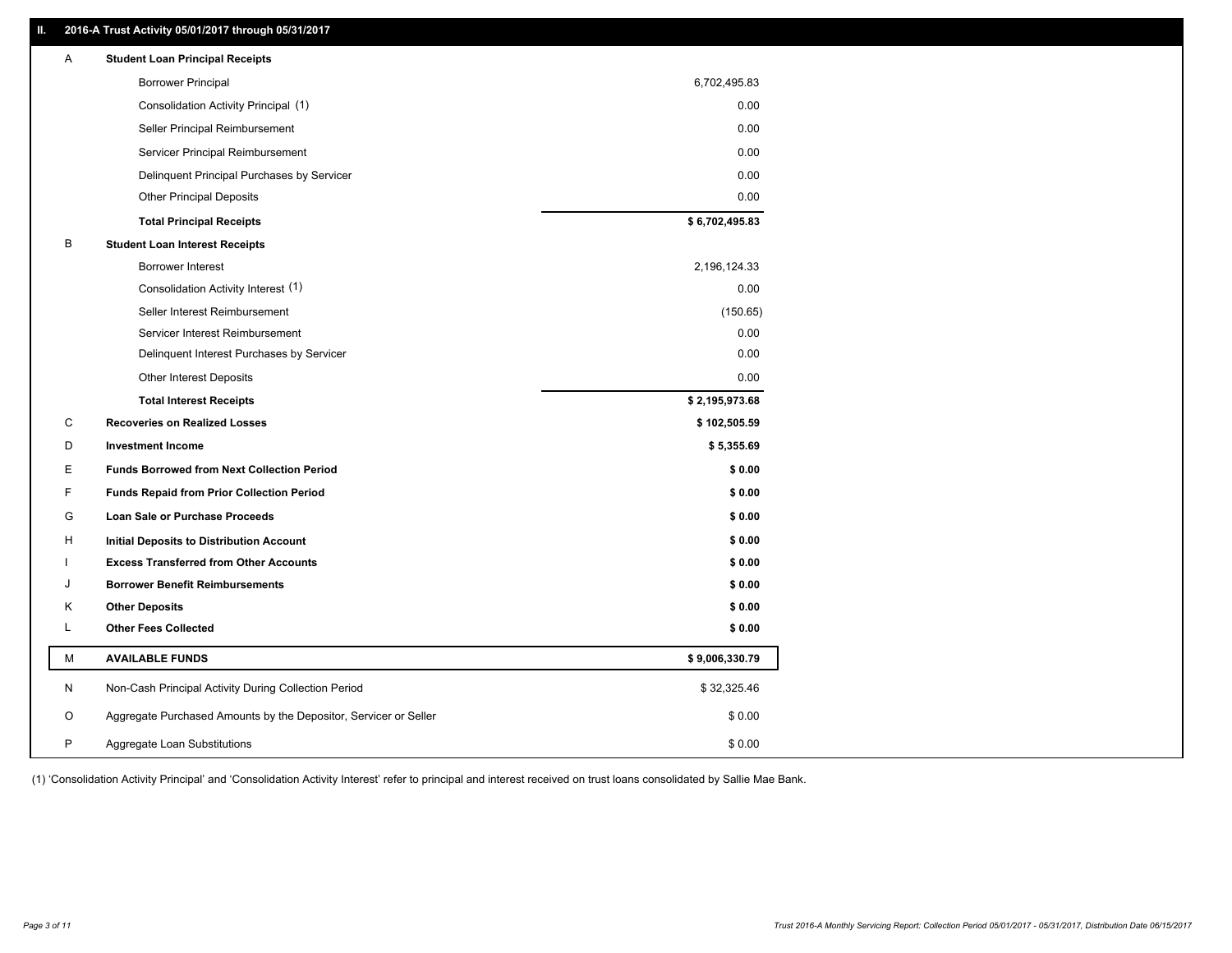|                   |                       |                          |         |                                                           | <b>Loans by Repayment Status</b> |                            |                          |         |                                                                  |                |                            |
|-------------------|-----------------------|--------------------------|---------|-----------------------------------------------------------|----------------------------------|----------------------------|--------------------------|---------|------------------------------------------------------------------|----------------|----------------------------|
|                   |                       |                          |         | 05/31/2017                                                |                                  |                            |                          |         | 04/30/2017                                                       |                |                            |
|                   |                       | <b>Wtd Avg</b><br>Coupon | # Loans | Principal and<br><b>Interest Accrued</b><br>to Capitalize | % of Principal                   | % of Loans in<br>Repay (1) | <b>Wtd Avg</b><br>Coupon | # Loans | <b>Principal and</b><br><b>Interest Accrued</b><br>to Capitalize | % of Principal | % of Loans in<br>Repay (1) |
| INTERIM:          | IN SCHOOL             | 9.37%                    | 8,007   | \$103,594,270.84                                          | 18.169%                          | $-$ %                      | 9.22%                    | 9,353   | \$120,646,732.72                                                 | 20.951%        | $-$ %                      |
|                   | GRACE                 | 9.16%                    | 3,062   | \$38,127,735.70                                           | 6.687%                           | $-$ %                      | 9.14%                    | 1,806   | \$21,523,708.32                                                  | 3.738%         | $-$ %                      |
|                   | <b>DEFERMENT</b>      | 9.32%                    | 1,514   | \$16,602,526.95                                           | 2.912%                           | $-$ %                      | 9.23%                    | 1,589   | \$17,226,979.94                                                  | 2.992%         | $-$ %                      |
| <b>REPAYMENT:</b> | <b>CURRENT</b>        | 8.32%                    | 35,105  | \$387,219,602.10                                          | 67.912%                          | 94.019%                    | 8.22%                    | 35,395  | \$391,420,592.07                                                 | 67.974%        | 93.992%                    |
|                   | 31-60 DAYS DELINQUENT | 9.36%                    | 506     | \$5,975,927.37                                            | 1.048%                           | 1.451%                     | 9.21%                    | 442     | \$5,321,698.81                                                   | 0.924%         | 1.278%                     |
|                   | 61-90 DAYS DELINQUENT | 9.49%                    | 185     | \$2,044,219.72                                            | 0.359%                           | 0.496%                     | 9.25%                    | 172     | \$2,112,694.56                                                   | 0.367%         | 0.507%                     |
|                   | > 90 DAYS DELINQUENT  | 9.54%                    | 80      | \$1,035,062.36                                            | 0.182%                           | 0.251%                     | 9.69%                    | 113     | \$1,341,673.77                                                   | 0.233%         | 0.322%                     |
|                   | <b>FORBEARANCE</b>    | 8.74%                    | 1,130   | \$15,579,200.50                                           | 2.732%                           | 3.783%                     | 8.61%                    | 1,219   | \$16,244,802.93                                                  | 2.821%         | 3.901%                     |
| <b>TOTAL</b>      |                       |                          | 49,589  | \$570,178,545.54                                          | 100.00%                          | 100.00%                    |                          | 50,089  | \$575,838,883.12                                                 | 100.00%        | 100.00%                    |

Percentages may not total 100% due to rounding \*

1 Loans classified in "Repayment" include any loan for which interim interest only, \$25 fixed payments or full principal and interest payments are due.

|                         |                                                                                                                              |                          |         |                                                                  | <b>Loans by Borrower Status</b> |                                |                          |         |                                                                  |                |                                |
|-------------------------|------------------------------------------------------------------------------------------------------------------------------|--------------------------|---------|------------------------------------------------------------------|---------------------------------|--------------------------------|--------------------------|---------|------------------------------------------------------------------|----------------|--------------------------------|
|                         |                                                                                                                              |                          |         | 05/31/2017                                                       |                                 |                                |                          |         | 04/30/2017                                                       |                |                                |
|                         |                                                                                                                              | <b>Wtd Avg</b><br>Coupon | # Loans | <b>Principal and</b><br><b>Interest Accrued</b><br>to Capitalize | % of Principal                  | % of Loans in<br>P&I Repay (2) | <b>Wtd Avg</b><br>Coupon | # Loans | <b>Principal and</b><br><b>Interest Accrued</b><br>to Capitalize | % of Principal | % of Loans in<br>P&I Repay (2) |
| INTERIM:                | IN SCHOOL                                                                                                                    | 8.81%                    | 17,685  | \$233,725,769.93                                                 | 40.992%                         | $-$ %                          | 8.68%                    | 20,383  | \$268,569,498.70                                                 | 46.640%        | $-$ %                          |
|                         | GRACE                                                                                                                        | 8.70%                    | 5,943   | \$74,737,188.10                                                  | 13.108%                         | $-$ %                          | 8.70%                    | 3,450   | \$41,638,243.80                                                  | 7.231%         | $-$ %                          |
|                         | <b>DEFERMENT</b>                                                                                                             | 8.95%                    | 2,973   | \$32,213,170.87                                                  | 5.650%                          | $-$ %                          | 8.83%                    | 3,093   | \$33,446,177.31                                                  | 5.808%         | $-$ %                          |
| P&I REPAYMENT:          | <b>CURRENT</b>                                                                                                               | 8.29%                    | 21,187  | \$206,141,985.67                                                 | 36.154%                         | 89.821%                        | 8.21%                    | 21,327  | \$208,788,281.06                                                 | 36.258%        | 89.923%                        |
|                         | 31-60 DAYS DELINQUENT                                                                                                        | 9.40%                    | 435     | \$5,020,724.41                                                   | 0.881%                          | 2.188%                         | 9.23%                    | 354     | \$4,038,846.05                                                   | 0.701%         | 1.739%                         |
|                         | 61-90 DAYS DELINQUENT                                                                                                        | 9.44%                    | 160     | \$1,790,935.76                                                   | 0.314%                          | 0.780%                         | 9.34%                    | 158     | \$1,913,848.17                                                   | 0.332%         | 0.824%                         |
|                         | > 90 DAYS DELINQUENT                                                                                                         | 9.66%                    | 76      | \$969,570.30                                                     | 0.170%                          | 0.422%                         | 9.69%                    | 105     | \$1,199,185.10                                                   | 0.208%         | 0.516%                         |
|                         | <b>FORBEARANCE</b>                                                                                                           | 8.74%                    | 1,130   | \$15,579,200.50                                                  | 2.732%                          | 6.788%                         | 8.61%                    | 1,219   | \$16,244,802.93                                                  | 2.821%         | 6.996%                         |
| <b>TOTAL</b><br>$\star$ | Percentages may not total 100% due to rounding                                                                               |                          | 49,589  | \$570,178,545.54                                                 | 100.00%                         | 100.00%                        |                          | 50,089  | \$575,838,883.12                                                 | 100.00%        | 100.00%                        |
|                         | 2 Loans classified in "P&I Repayment" includes only those loans for which scheduled principal and interest payments are due. |                          |         |                                                                  |                                 |                                |                          |         |                                                                  |                |                                |

WAC reflects WAC3 To conform with company standard reporting these sections now include Princial and Interest Accrued to Capitalize.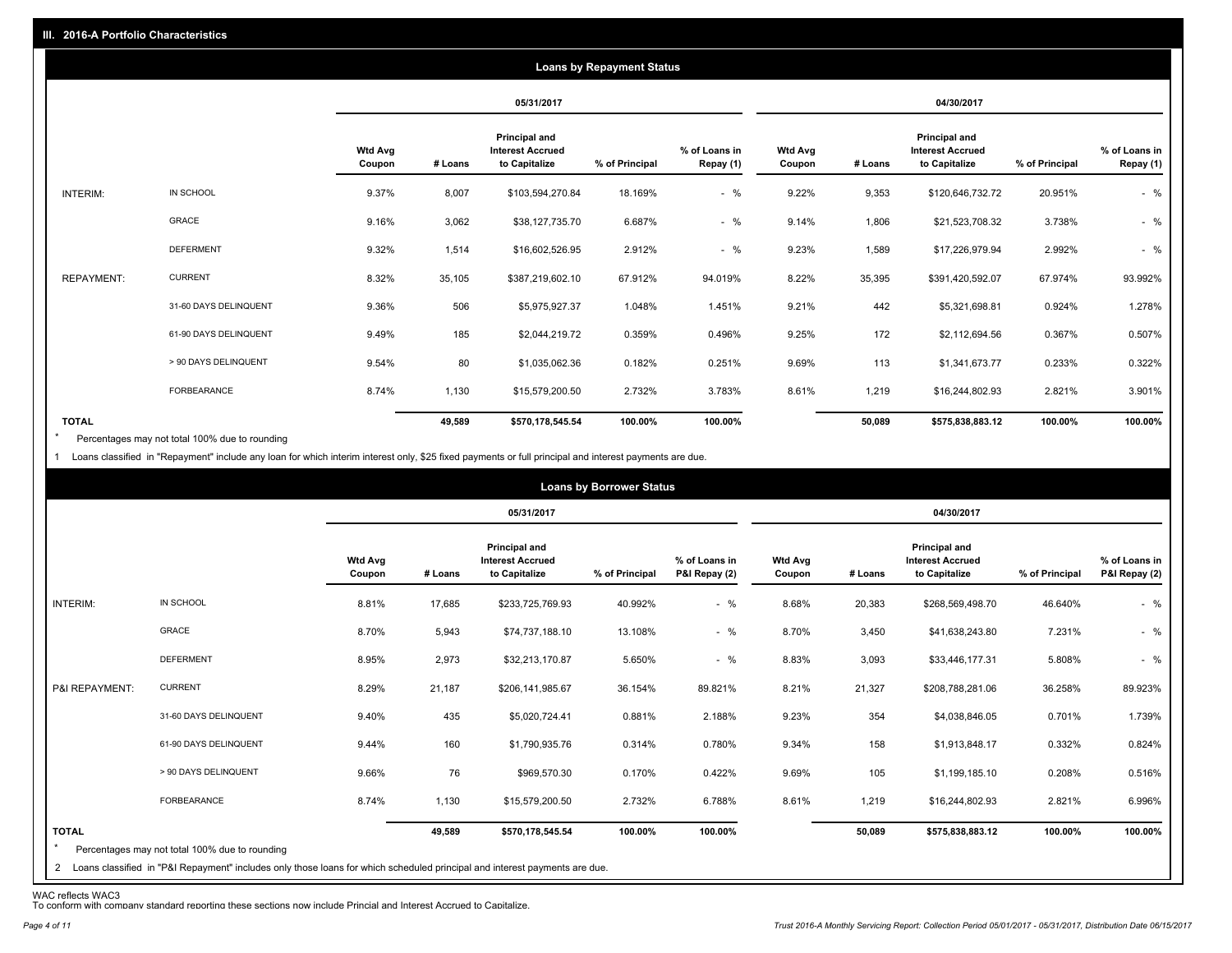|                                                                                                  | 5/31/2017        | 4/30/2017        |
|--------------------------------------------------------------------------------------------------|------------------|------------------|
| Pool Balance                                                                                     | \$570,178,545.54 | \$575,838,883.12 |
| Total # Loans                                                                                    | 49,589           | 50,089           |
| Total # Borrowers                                                                                | 47,704           | 48,183           |
| Weighted Average Coupon                                                                          | 8.70%            | 8.60%            |
| Weighted Average Remaining Term                                                                  | 128.38           | 128.93           |
| Percent of Pool - Cosigned                                                                       | 92.3%            | 92.3%            |
| Percent of Pool - Non Cosigned                                                                   | 7.7%             | 7.7%             |
| Borrower Interest Accrued for Period                                                             | \$3,871,635.81   | \$3,784,163.31   |
| <b>Outstanding Borrower Interest Accrued</b>                                                     | \$37,893,405.52  | \$36,867,857.00  |
| Gross Principal Realized Loss - Periodic                                                         | \$579,392.00     | \$790,731.20     |
| Gross Principal Realized Loss - Cumulative                                                       | \$4,865,067.96   | \$4,285,675.96   |
| Recoveries on Realized Losses - Periodic                                                         | \$102,505.59     | \$28,799.40      |
| Recoveries on Realized Losses - Cumulative                                                       | \$294,138.70     | \$191,633.11     |
| Net Losses - Periodic                                                                            | \$476,886.41     | \$761,931.80     |
| Net Losses - Cumulative                                                                          | \$4,570,929.26   | \$4,094,042.85   |
| Non-Cash Principal Activity - Capitalized Interest                                               | \$612,001.37     | \$592,235.01     |
| Since Issued Total Constant Prepayment Rate (CPR) (1)                                            | 7.25%            | 7.02%            |
| Loan Substitutions                                                                               | \$0.00           | \$0.00           |
| <b>Cumulative Loan Substitutions</b>                                                             | \$0.00           | \$0.00           |
| <b>Unpaid Servicing Fees</b>                                                                     | \$0.00           | \$0.00           |
| <b>Unpaid Administration Fees</b>                                                                | \$0.00           | \$0.00           |
| <b>Unpaid Carryover Servicing Fees</b>                                                           | \$0.00           | \$0.00           |
| Note Interest Shortfall                                                                          | \$0.00           | \$0.00           |
| Loans in Modification                                                                            | \$6,465,127.67   | \$5,952,233.95   |
| % of Loans in Modification as a % of Loans in Repayment (P&I)                                    | 3.02%            | 2.76%            |
|                                                                                                  |                  |                  |
| % Annualized Gross Principal Realized Loss - Periodic as a %<br>of Loans in Repayment (P&I) * 12 | 3.25%            | 4.39%            |
| % Gross Principal Realized Loss - Cumulative as a % of<br>Original Pool Balance                  | 0.79%            | 0.69%            |
|                                                                                                  |                  |                  |

(1) For additional information, see 'Since Issued CPR Methodology' found on page 11 of this report.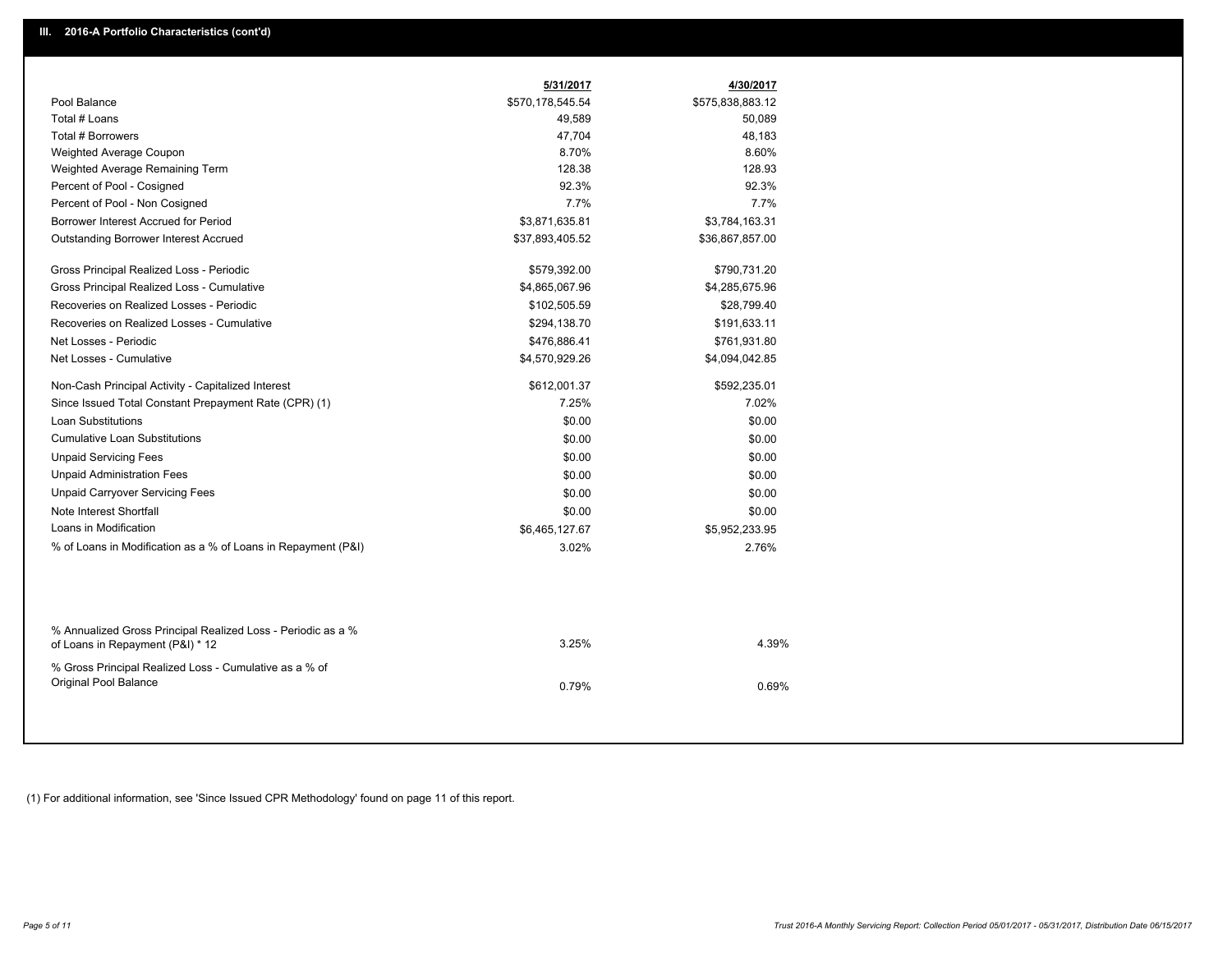#### **Loan Program**  A

|                                    | Weighted<br><b>Average Coupon</b> | # LOANS | <b>\$ AMOUNT</b> | $%$ *     |
|------------------------------------|-----------------------------------|---------|------------------|-----------|
| - Smart Option Interest-Only Loans | 7.48%                             | 11,574  | \$110,960,946.12 | 19.461%   |
| - Smart Option Fixed Pay Loans     | 8.66%                             | 13,527  | \$181,984,164.84 | 31.917%   |
| - Smart Option Deferred Loans      | 9.05%                             | 24,488  | \$277,233,434.58 | 48.622%   |
| - Other Loan Programs              | $0.00\%$                          | 0       | \$0.00           | $0.000\%$ |
| Total                              | 8.62%                             | 49,589  | \$570,178,545.54 | 100.000%  |

\* Percentages may not total 100% due to rounding

B

C

**Index Type**

|                       | Weighted<br><b>Average Coupon</b> | # LOANS  | <b>\$ AMOUNT</b> | $%$ *     |
|-----------------------|-----------------------------------|----------|------------------|-----------|
| - Fixed Rate Loans    | 9.21%                             | 8,779    | \$108,804,784.96 | 19.083%   |
| - LIBOR Indexed Loans | 8.48%                             | 40.810   | \$461,373,760.58 | 80.917%   |
| - Other Index Rates   | $0.00\%$                          | $\Omega$ | \$0.00           | $0.000\%$ |
| <b>Total</b>          | 8.62%                             | 49,589   | \$570,178,545.54 | 100.000%  |

\* Percentages may not total 100% due to rounding

## **Weighted Average Recent FICO**

| $0 - 639$<br>640 - 669 | 2,996  | \$28,694,272.45  |          |
|------------------------|--------|------------------|----------|
|                        |        |                  | 5.033%   |
|                        | 2,868  | \$31,212,888.61  | 5.474%   |
| 670 - 699              | 5,822  | \$65,347,063.63  | 11.461%  |
| 700 - 739              | 11,507 | \$132,846,384.63 | 23.299%  |
| $740 +$                | 26,385 | \$312,012,313.94 | 54.722%  |
| N/A(1)                 | 11     | \$65,622.28      | 0.012%   |
| <b>Total</b>           | 49,589 | \$570,178,545.54 | 100.000% |

WAC reflects WAC3

To conform with company standard reporting these sections now include Princial and Interest Accrued to Capitalize.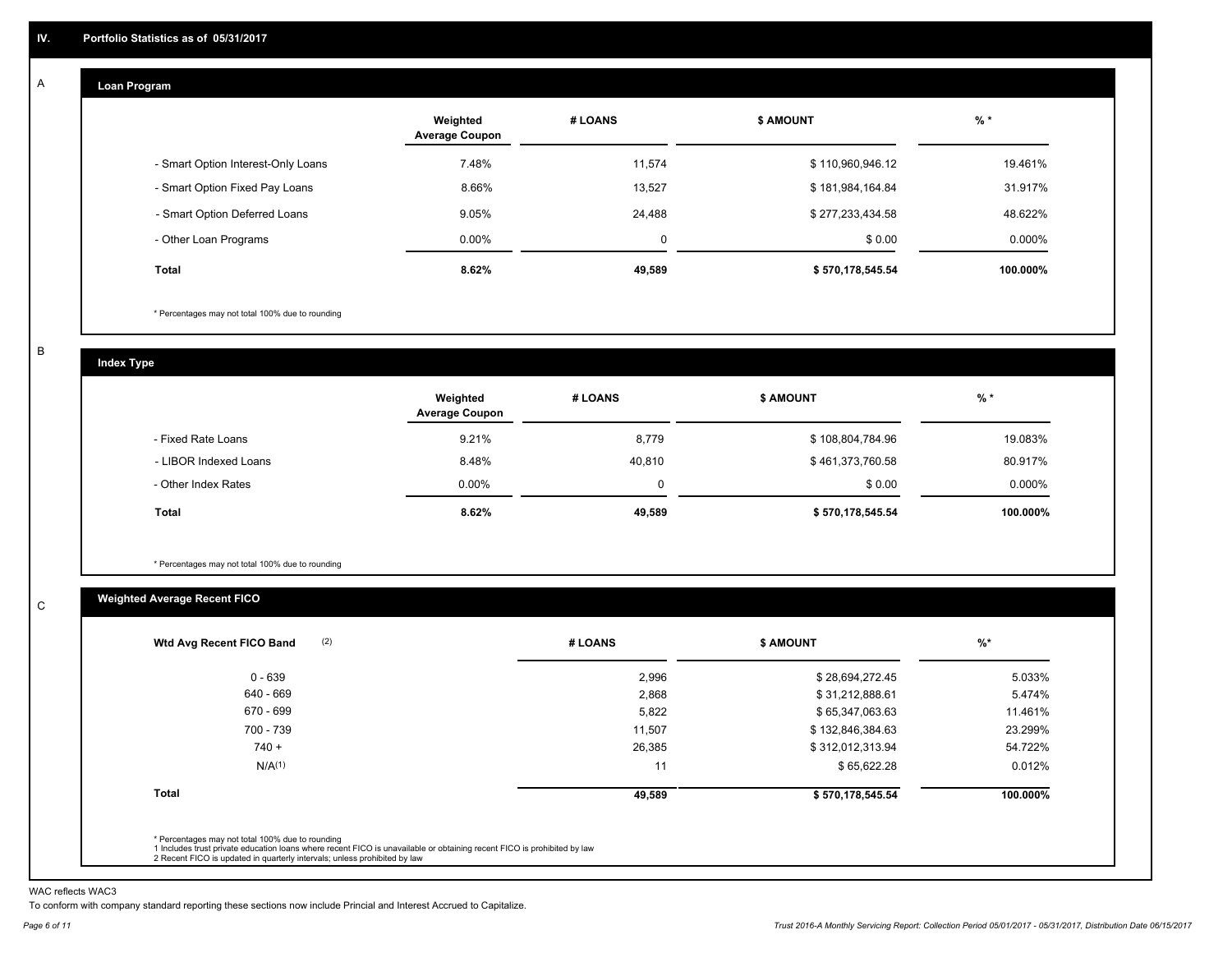| ۷. | 2016-A Reserve Account, Principal Distribution, and R-2 Certificate Calculations     |                  |
|----|--------------------------------------------------------------------------------------|------------------|
| А. | <b>Reserve Account</b>                                                               |                  |
|    | Specified Reserve Account Balance                                                    | \$1,557,854.00   |
|    | Actual Reserve Account Balance                                                       | \$1,557,854.00   |
| В. | <b>Principal Distribution Amount</b>                                                 |                  |
|    | i.<br>Class A Notes Outstanding                                                      | \$424,433,013.64 |
|    | Pool Balance<br>ii.                                                                  | \$570,178,545.54 |
|    | First Priority Principal Distribution Amount (i - ii)<br>iii.                        | \$0.00           |
|    | Class A and B Notes Outstanding<br>iv.                                               | \$474,433,013.64 |
|    | First Priority Principal Distribution Amount<br>۷.                                   | \$0.00           |
|    | Pool Balance<br>vi.                                                                  | \$570,178,545.54 |
|    | Specified Overcollateralization Amount<br>vii.                                       | \$171,053,563.66 |
|    | Regular Principal Distribution Amount (if (iv > 0, (iv - v) - (vi - vii))<br>viii.   | \$75,308,031.76  |
|    | Pool Balance<br>ix.                                                                  | \$570,178,545.54 |
|    | 10% of Initial Pool Balance<br>х.                                                    | \$61,822,914.68  |
|    | First Priority Principal Distribution Amount<br>xi.                                  | \$0.00           |
|    | Regular Principal Distribution Amount<br>xii.                                        | \$75,308,031.76  |
|    | Available Funds (after payment of waterfall items A through I)<br>xiii.              | \$0.00           |
|    | xiv. Additional Principal Distribution Amount (if(vi <= x,min(xiii, vi - xi - xii))) | \$0.00           |
| C. | R-2 Certificate                                                                      |                  |
|    | Previous Notional Balance                                                            | \$37,490,591.00  |
|    | Shortfall of Principal                                                               | \$0.00           |
|    | Shortfall of Interest                                                                | \$0.00           |
|    | <b>Current Notional Balance</b>                                                      | \$37,490,591.00  |
|    | Excess Distribution Allocated (1)                                                    | \$0.00           |
|    |                                                                                      |                  |
|    |                                                                                      |                  |

1. Until the notional amount of the R-2 Certificate is reduced to zero and if there is excess cash through the distribution available it will be distributed to the R-2 Certificate, otherwise the amount will be zero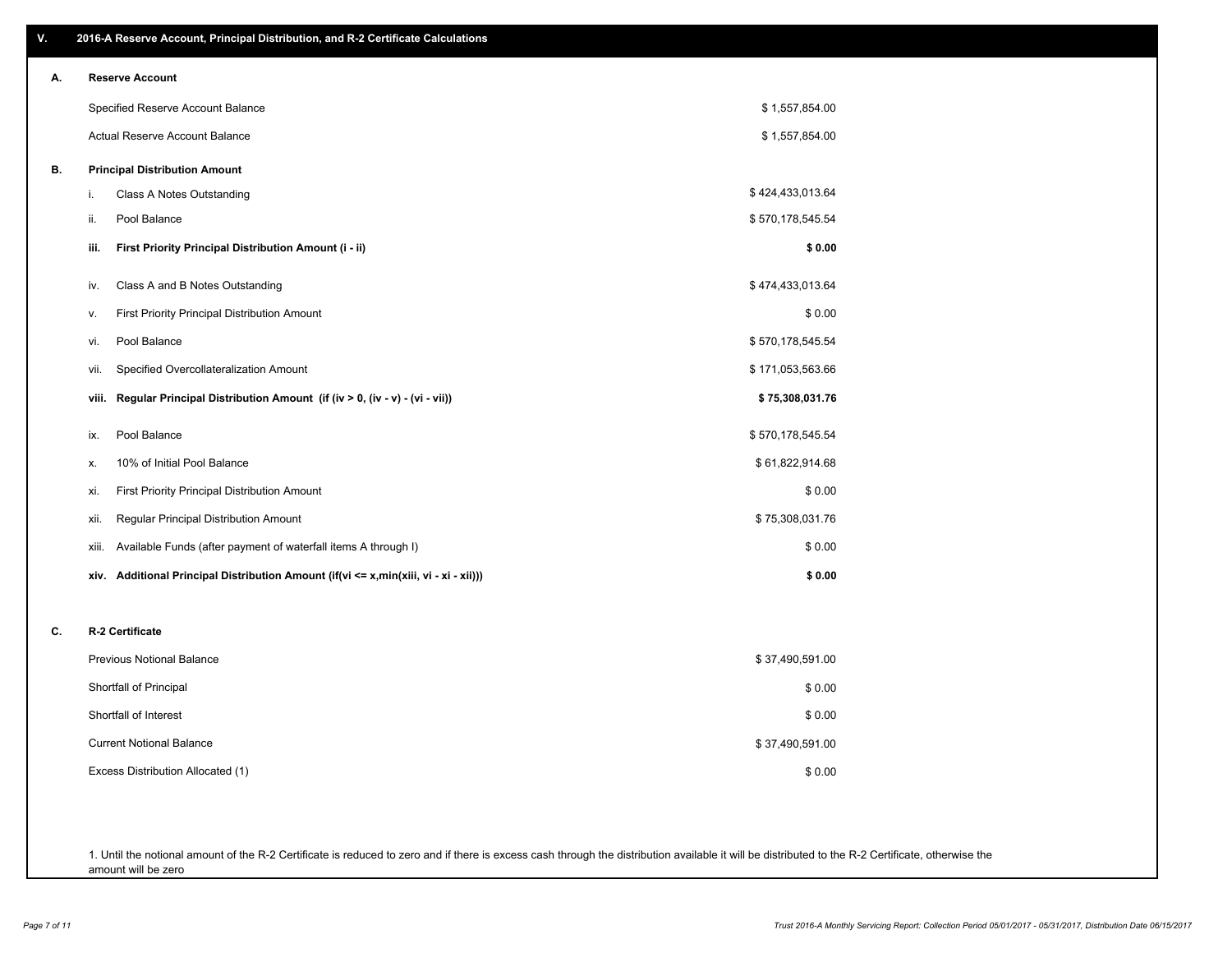|    |                                                         | Paid           | <b>Funds Balance</b> |
|----|---------------------------------------------------------|----------------|----------------------|
|    | <b>Total Available Funds</b>                            |                | \$9,006,330.79       |
| A  | <b>Trustee Fees</b>                                     | \$0.00         | \$9,006,330.79       |
| В  | <b>Servicing Fees</b>                                   | \$361,408.86   | \$8,644,921.93       |
| C  | i. Administration Fees                                  | \$8,333.00     | \$8,636,588.93       |
|    | ii. Unreimbursed Administrator Advances plus any Unpaid | \$0.00         | \$8,636,588.93       |
| D  | Class A Noteholders Interest Distribution Amount        | \$883,070.28   | \$7,753,518.65       |
| Е  | First Priority Principal Payment                        | \$0.00         | \$7,753,518.65       |
| F. | Class B Noteholders Interest Distribution Amount        | \$150,225.57   | \$7,603,293.08       |
| G  | Reinstatement Reserve Account                           | \$0.00         | \$7,603,293.08       |
| H  | Regular Principal Distribution                          | \$7,603,293.08 | \$0.00               |
|    | <b>Carryover Servicing Fees</b>                         | \$0.00         | \$0.00               |
| J  | Additional Principal Distribution Amount                | \$0.00         | \$0.00               |
| Κ  | Unpaid Expenses of Trustee                              | \$0.00         | \$0.00               |
| L  | Unpaid Expenses of Administrator                        | \$0.00         | \$0.00               |
| м  | i. Remaining Funds to the R-1 Certificateholder(s)      | \$0.00         | \$0.00               |
|    | ii. Remaining Funds to the R-2 Certificateholder(s)     | \$0.00         | \$0.00               |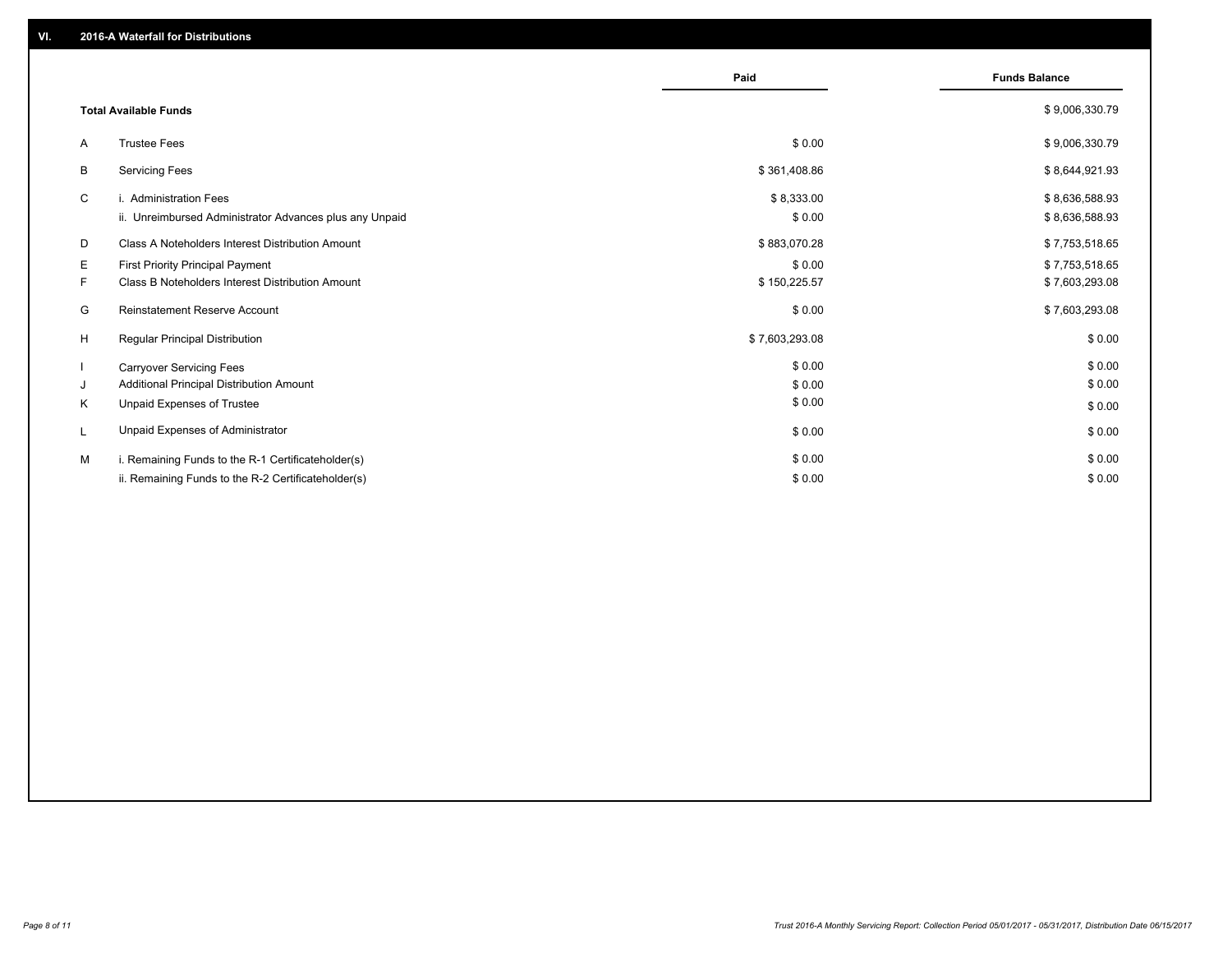| A <sub>1</sub>          | A <sub>2</sub> A        | A2B                     |
|-------------------------|-------------------------|-------------------------|
| 78449FAA9               | 78449FAB7               | 78449FAC5               |
| \$72,433,013.64         | \$218,000,000.00        | \$134,000,000.00        |
| <b>LIBOR</b>            | <b>FIXED</b>            | <b>LIBOR</b>            |
| 0.70%                   | 2.70%                   | 1.50%                   |
| 1 NEW YORK BUSINESS DAY | 1 NEW YORK BUSINESS DAY | 1 NEW YORK BUSINESS DAY |
| 5/15/2017               | 5/15/2017               | 5/15/2017               |
| 6/15/2017               | 6/15/2017               | 6/15/2017               |
| 0.08611111              | 0.08333333              | 0.08611111              |
| 1.68911%                | 2.70000%                | 2.48911%                |
| 0.001454511             | 0.002250000             | 0.002143400             |
| \$105,354.64            | \$490,500.00            | \$287,215.64            |
| $\mathsf S$ -           | $\mathsf{\$}$ -         | $S -$                   |
| \$105,354.64            | \$490,500.00            | \$287,215.64            |
| \$105,354.64            | \$490,500.00            | \$287,215.64            |
| $\mathsf{\$}$ -         | $\mathsf{\$}$ -         | $\mathsf{\$}$ -         |
| \$7,603,293.08          | $\frac{2}{3}$ -         | $S -$                   |
| \$64,829,720.56         | \$218,000,000.00        | \$134,000,000.00        |
| 0.051028813             | 0.000000000             | 0.000000000             |
| 0.435098796             | 1.000000000             | 1.000000000             |
|                         |                         |                         |

\* Pay rates for Current Distribution. For the interest rates applicable to the next distribution date, please see https://www.salliemae.com/about/investors/data/SMBabrate.txt.

**VII. 2016-A Distributions**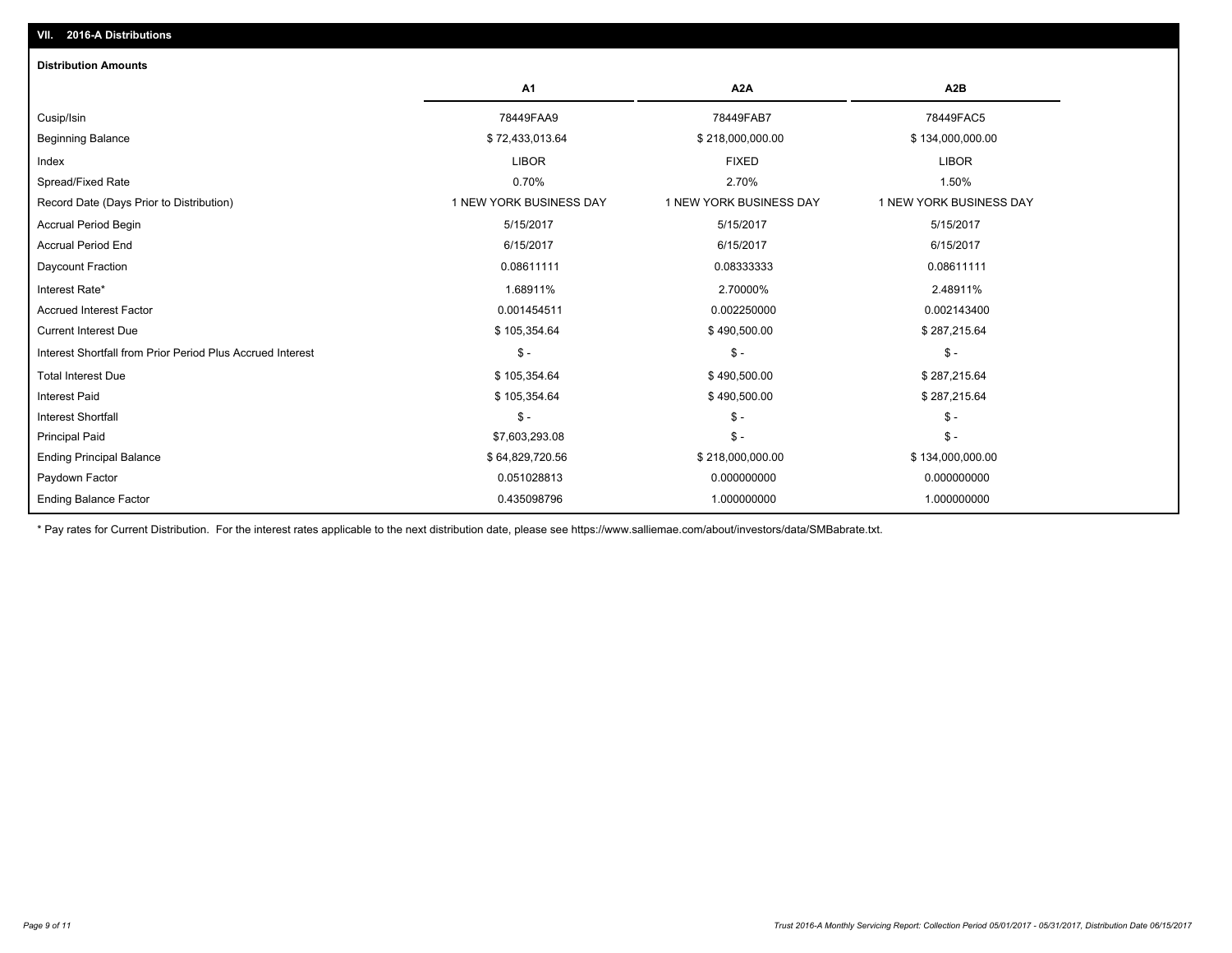| VII. 40 IV-A DISTINUTIONS                                  |                         |
|------------------------------------------------------------|-------------------------|
| <b>Distribution Amounts</b>                                |                         |
|                                                            | в                       |
| Cusip/Isin                                                 | 78449FAD3               |
| <b>Beginning Balance</b>                                   | \$50,000,000.00         |
| Index                                                      | <b>LIBOR</b>            |
| Spread/Fixed Rate                                          | 2.50%                   |
| Record Date (Days Prior to Distribution)                   | 1 NEW YORK BUSINESS DAY |
| Accrual Period Begin                                       | 5/15/2017               |
| <b>Accrual Period End</b>                                  | 6/15/2017               |
| Daycount Fraction                                          | 0.08611111              |
| Interest Rate*                                             | 3.48911%                |
| <b>Accrued Interest Factor</b>                             | 0.003004511             |
| <b>Current Interest Due</b>                                | \$150,225.57            |
| Interest Shortfall from Prior Period Plus Accrued Interest | $\frac{2}{3}$ -         |
| <b>Total Interest Due</b>                                  | \$150,225.57            |
| Interest Paid                                              | \$150,225.57            |
| <b>Interest Shortfall</b>                                  | $$ -$                   |
| <b>Principal Paid</b>                                      | $\frac{2}{3}$ -         |
| <b>Ending Principal Balance</b>                            | \$50,000,000.00         |
| Paydown Factor                                             | 0.000000000             |
| <b>Ending Balance Factor</b>                               | 1.000000000             |

\* Pay rates for Current Distribution. For the interest rates applicable to the next distribution date, please see https://www.salliemae.com/about/investors/data/SMBabrate.txt.

**VII. 2016-A Distributions**